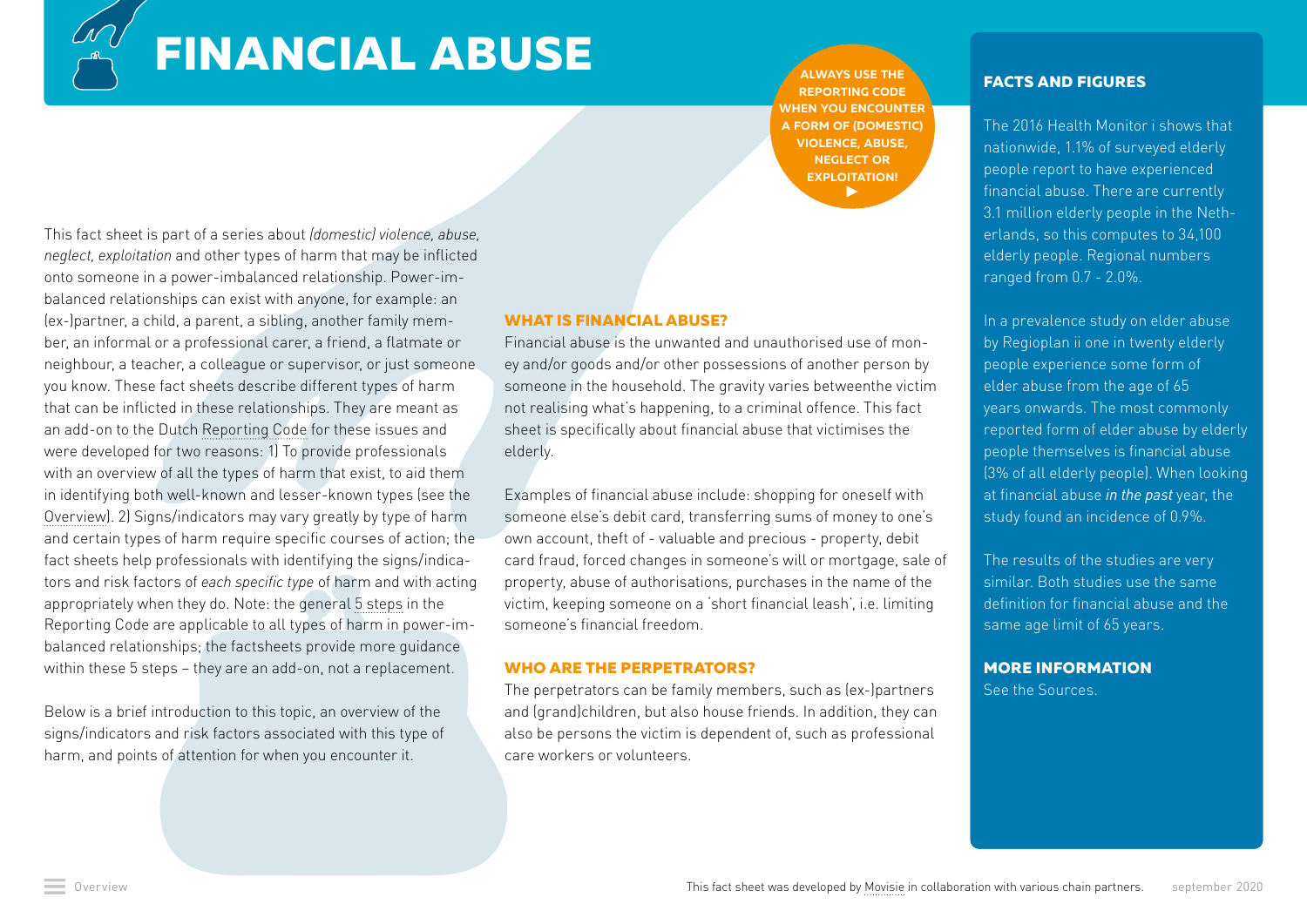# FINANCIAL ABUSE

## **POSSIBLE SIGNS/INDICATORS:**

The signs/indications for financial abuse are as follows:

- •Disappearance of money, goods or valuables
- •Unexplained cash withdrawals or charges
- •Sudden lack of money
- •Delays on payments: rent, energy, bills
- •Disconnected from gas and electricity
- •Increasing number of creditors
- •Letters from collection agencies
- •Sudden requests for changes of wills in the presence of a family member (the suspected perpetrator)
- •Avoiding or refusing to provide information about financial circumstances by an elder or caregiver (the suspected perpetrator)
- •Resistance and/or verbal abuse (by the suspected perpetrator) when suspicions are discussed
- •Verbal violence or threats (by the suspected perpetrator) against the victim when he or she resists
- •Addiction or financial problems with the suspected perpetrator
- •Neglected environment and/or appearance with the victim
- •Absence of food in the house, signs of malnutrition

N.B. These last two signals can also indicate other problems, like mental decline and a poor social network and/or self-neglect (when someone is no longer able to take care of him-/ herself).

## **RISK FACTORS: WHO IS EXTRA VULNERABLE?**

The most important risk factors for financial abuse are the degree of (care) dependency, the relationship that exists between the perpetrator and the victim and the degree of loyalty there is in that relationship, and the circumstances of the perpetrator, such as debts, psychological problems and addiction. Another factor is that elderly people can be too trusting, and have not properly arranged their financial affairs before their health deteriorates to such an extent that they are no longer able to take care of their finances themselves. There is a [checklist](https://www.aanpak-ouderenmishandeling.nl/doc/Checklist-ouder-voorkomen-van-financiele-uitbuiting.pdf) iii that elderly people can fill in themselves in this regard. On the basis of this checklist, they can decide, potentially in consultation with their relatives, the bank or a notary, whether they want or need to make further arrangements in order to reduce the risk of financial abuse in the future.

The risk factors can broadly be categorized into:

- •Ignorance: No knowledge and skills of and in digital banking, and consequently leaving financial and administrative matters to others; too little up-to-date knowledge of increasingly complex regulations.
- •Loyalty and family ties: Through loyalty, family ties, shame, guilt, insecurity (am I right in seeing this?) and/or fear of diminished contact the elderly person does not discuss his/her concerns and signs of abuse with a professional or volunteer. There are harmonious and high-conflict families. Financial abuse partly depends on how family members interact with and relate to one another. This has to do with loyalty and attachment. Parents can allow their children to exploit them for a longer period of time because of feelings of guilt about having failed their children in the past (e.g., because of illness).

There are children who believe that they have not been given what they are due, that they have been neglected, or abused, by their parents. They may take revenge by financially damaging their parent(s).

Family disputes can also arise because of claims that children believe they have. With family feuds it often happens that one of the children starts taking up a central role and excludes the other family members. This carries the risk of financial abuse of the parent(s).

## **ADVICE/REPORTING**

For advice, for reporting victims or perpetrators, and/or for referring someone to care (including shelters), call:

- **•** [Veilig Thuis](https://veiligthuis.nl/) ("Veilig Thuis" means "Safe at Home" in Dutch, it is the organization in the Netherlands for advice on, referrals to and reporting of any type of (domestic) violence, abuse, neglect or exploitation, or other types of harm in powerimbalanced relationships). Telephone: 0800 20 00, free of charge and always open (24 hours per day, 7 days a week). It is possible to call anonymously and/or to call for advice or information only, without reporting someone.
- In case of acute danger call the emergency services at the phone number 112.

## **DUTCH TRANSLATION**

See [here](https://www.huiselijkgeweld.nl/vormen/financieel-misbruik).